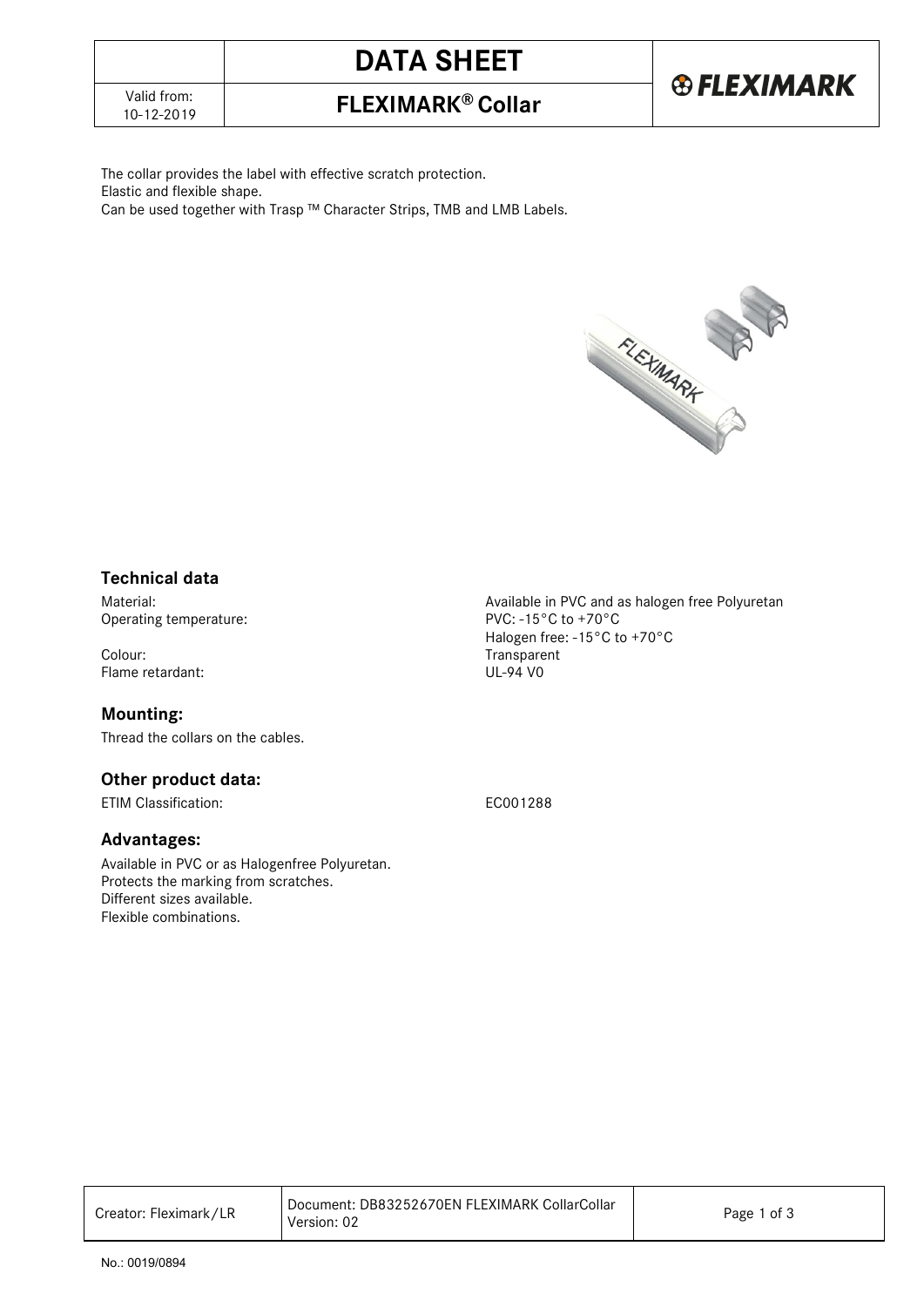# **DATA SHEET**

## 10-12-2019 **FLEXIMARK® Collar**



### **Product data:**

## **Halogen free**

| E-nummer | <b>LAPP</b> | Designation                      | Cable Ø   | Length | Colour      | Quantity |
|----------|-------------|----------------------------------|-----------|--------|-------------|----------|
|          | Article No. |                                  | (mm)      | (mm)   |             | /PU      |
|          | 83290211    | Collar HF 2-4/10 mm TR           | $2 - 4$   | 10     | Transparent | 1000     |
|          | 83290212    | Collar HF 2-4/15 mm TR           | $2 - 4$   | 15     | Transparent | 1000     |
|          | 83290213    | Collar HF 2-4/30 mm TR           | $2 - 4$   | 30     | Transparent | 500      |
| 2972257  | 83252693    | Transparent collar HF 1.4-5/23mm | $1.4 - 5$ | 23     | Transparent | 500      |
|          | 83290214    | Collar HF 4-7/10 mm TR           | $4 - 7$   | 10     | Transparent | 500      |
|          | 83290215    | Collar HF 4-7/15 mm TR           | $4 - 7$   | 15     | Transparent | 500      |
| 2972261  | 83252694    | Transparent collar HF 5-11/23mm  | $5 - 11$  | 23     | Transparent | 200      |
| 2972262  | 83252675    | Transparent collar HF 5-11/30mm  | $5 - 11$  | 30     | Transparent | 200      |

### **PVC**

| E-nummer | <b>LAPP</b> | Designation                     | Cable $\varnothing$ | Length | Colour      | Quantity |
|----------|-------------|---------------------------------|---------------------|--------|-------------|----------|
|          | Article No. |                                 | (mm)                | (mm)   |             | /PU      |
| 2972280  | 83252640    | Cable strap collar 30mm         | Ξ.                  | 30     | Transparent | 200      |
| 2972243  | 83252641    | Transparent collar 2-4/10 mm    | $2 - 4$             | 10     | Transparent | 1000     |
| 2972244  | 83252642    | Transparent collar 2-4/15mm     | $2 - 4$             | 15     | Transparent | 1000     |
| 2972246  | 83252643    | Transparent collar 2-4/30mm     | $2 - 4$             | 30     | Transparent | 500      |
| 2972247  | 83252644    | Transparent collar 4-7/10mm     | $4 - 7$             | 10     | Transparent | 500      |
| 2972248  | 83252645    | Transparent collar 4-7/15mm     | $4 - 7$             | 15     | Transparent | 500      |
| 2972250  | 83252646    | Transparent collar 4-7/30mm     | $4 - 7$             | 30     | Transparent | 200      |
| 2972251  | 83252647    | Transparent collar 6-10/10mm    | $6 - 10$            | 10     | Transparent | 500      |
| 2972252  | 83252648    | Transparent collar 6-10/15mm    | $6 - 10$            | 15     | Transparent | 500      |
| 2972254  | 83252649    | Transparent collar 6-10/30mm    | $6 - 10$            | 30     | Transparent | 200      |
| 2972245  | 83252690    | Transparent collar 2-4/23mm     | $2 - 4$             | 23     | Transparent | 500      |
| 2972249  | 83252691    | Transparent collar 4-7/23mm     | $4 - 7$             | 23     | Transparent | 500      |
| 2972253  | 83252692    | Transparent collar 6-10/23mm    | $6 - 10$            | 23     | Transparent | 200      |
| 2941194  | 83290186    | Transparent collar 3-4/15mm     | $3 - 4$             | 15     | Transparent | 1000     |
| 2941195  | 83290187    | Transparent collar 8-10/16mm    | $8 - 10$            | 16     | Transparent | 500      |
| 2941196  | 83290188    | Transparent collar 0,6-1,2/10mm | $0, 6 - 1, 2$       | 10     | Transparent | 1000     |
| 2941197  | 83290189    | Transparent collar 0,6-1,2/15mm | $0, 6 - 1, 2$       | 15     | Transparent | 1000     |
|          | 83290216    | Transparent sleeve 2-4/15 mm    | $2 - 4$             | 15     | Transparent | 1000     |
|          | 83290217    | Transparent sleeve 2-4/30 mm    | $2 - 4$             | 30     | Transparent | 500      |

| Creator: Fleximark/LR | Document: DB83252670EN FLEXIMARK CollarCollar<br>Version: 02 | Page 2 of 3 |
|-----------------------|--------------------------------------------------------------|-------------|
|-----------------------|--------------------------------------------------------------|-------------|